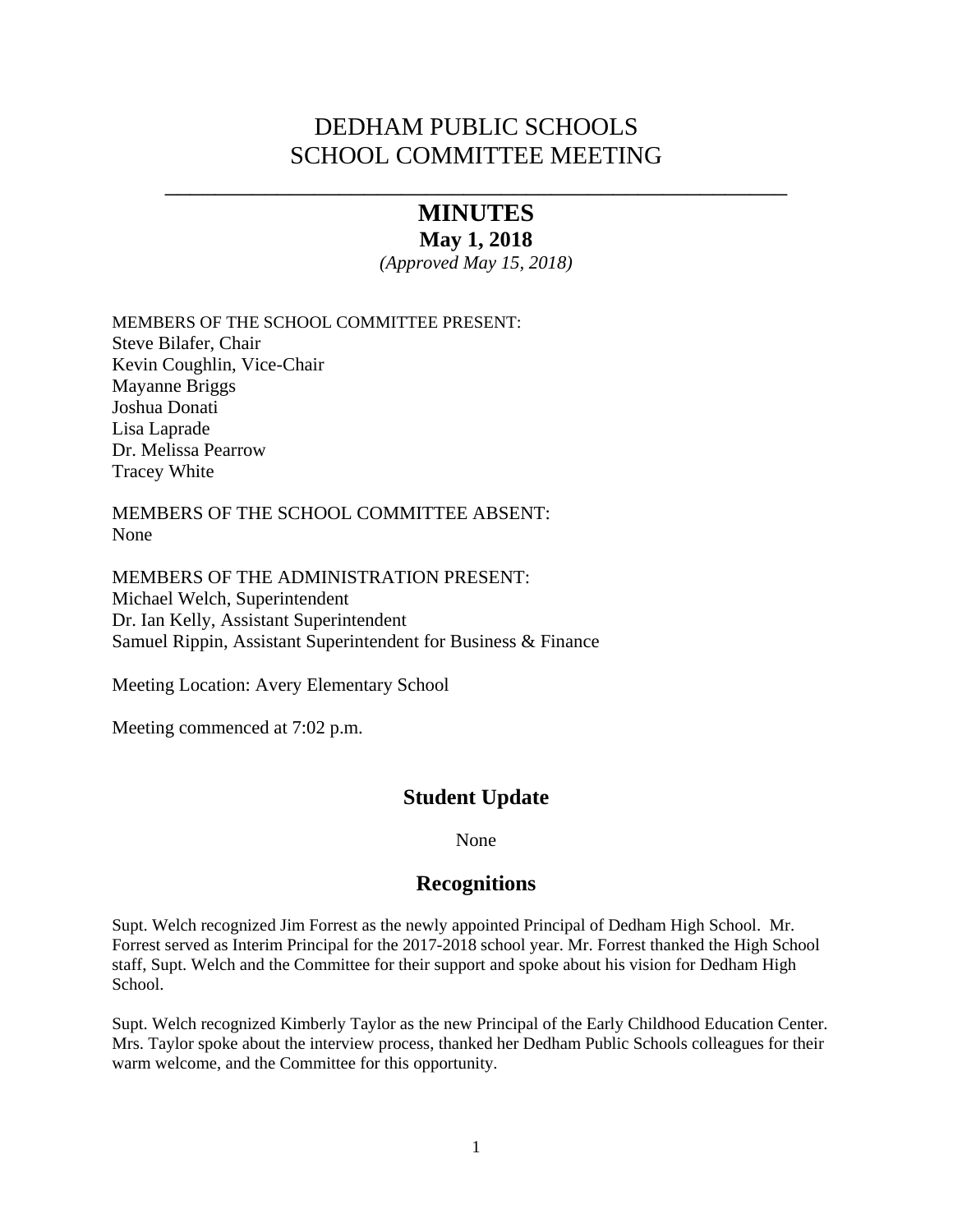## **Superintendent's Update**

During the month of May educators will be meeting with their supervisors in summative evaluation meetings. Educators will be uploading evidence, reviewing progress toward their goals, and revisiting their previous evaluations. Supervisors will be meeting personally with all their direct reports to review information and provide formative or summative evaluations.

On Wednesday and Thursday of last week Supt. Welch attended the 2nd annual *Emerging Best Practices: Preventing and Addressing Bias Based Incidents in Schools* conference sponsored by the Boston Public Schools. Joining him were Riverdale Principal Ed Paris, DHS Assistant Principal Ron Sudmyer, Assistant Superintendent Dr. Ian Kelly, and Math Dept. Chair Kristine Holloran. The group heard from regional and national leaders in bias reduction practices and how to improve equity in all schools for all students.

On Friday of last week Supt. Welch filmed another edition of "Ask the Superintendent" with Brian Kerby on Dedham Cable TV.

Also on Friday Supt. Welch participated in a regional Superintendents' Discussion at William James College with colleagues from Newton, Cambridge, Winchester, Canton, Revere, Needham, and Billerica.

In preparation for the Committee's scheduled School Choice vote at the next meeting on May 15, Supt. Welch provided the Committee with an email from the Department of Elementary and Secondary Education. This year DESE will be collecting district school choice decision by way of a survey. In FY18 Dedham had four students opt out of the district which resulted in a net loss of funding of \$72,111.

Tonight is the 3rd Annual DHS Debate Team Awards Night at Dedham High School. Supt. Welch thanked Debate Team Advisor Mike Medeiros for his investment in the training and development of these students. The group received the Top New School Award at this year's MA Speech and Debate League event.

Ms. Briggs requested a copy of the school choice district map that was provided to the Committee last year.

## **Reports**

District Restructure Implementation and Progress Update by Asst. Supt. Ian Kelly Dr. Kelly introduced Avery School Coach Allison Kieffner and Interventionist Kaeli Rathmann.

Allison Kieffner described her new role as an Instructional Coach. Ms. Kieffner provided the committee with a handout of a monthly calendar she uses to organize her services to teachers. She reviewed how she works with teachers and supports students in achieving their goals. She stated two specific examples of her coaching intervention. She is very happy with the progress of the coaching model.

Kaeli Rathmann described how she has she has been working with students on reading skills. She brought in books that she uses in her work for the Committee to view. She also described the collaboration with the interventionists in the other schools.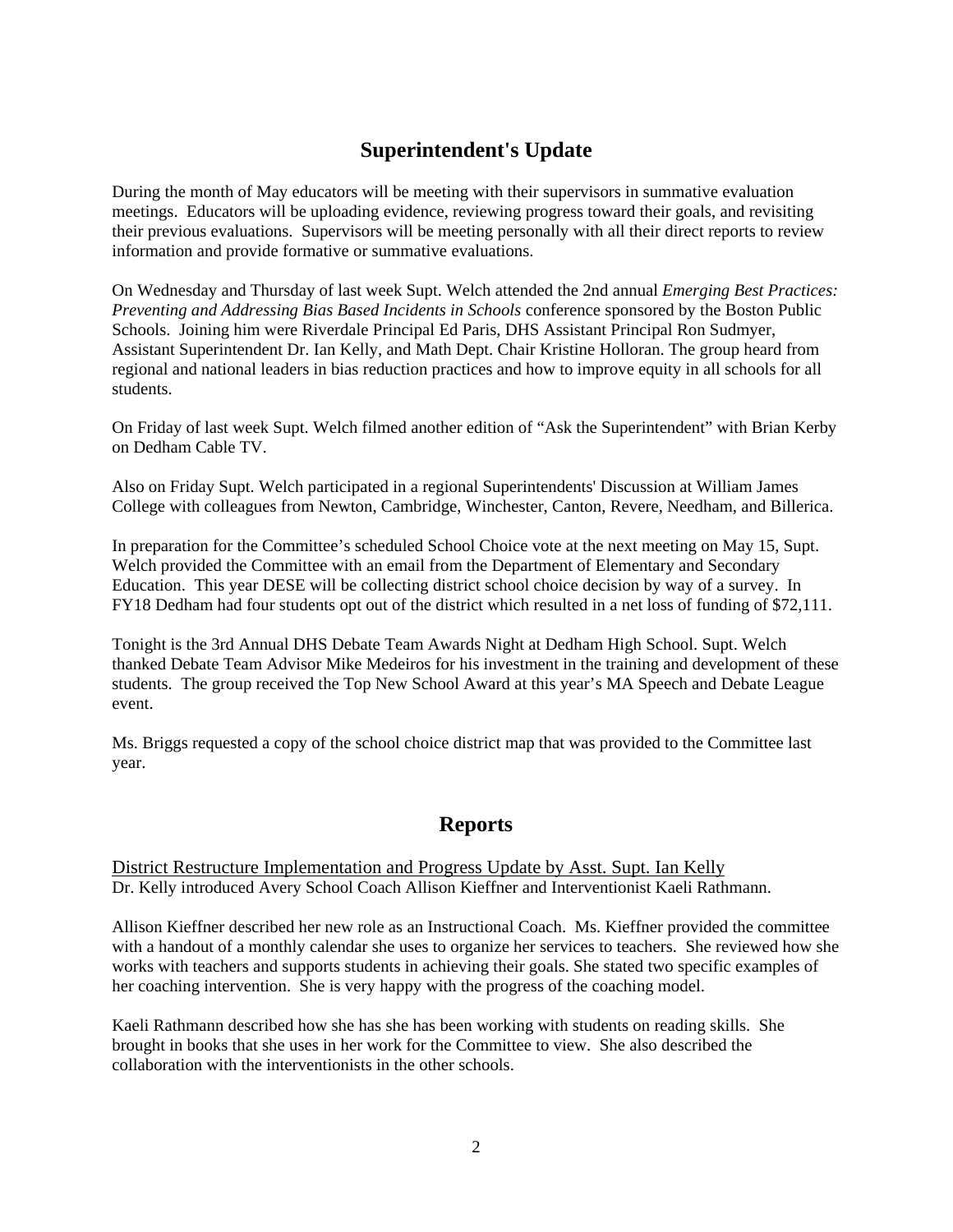Mr. Donati asked Ms. Kieffner if she works with every teacher in the school. Ms. Kieffner explained that she offers her services to all classroom teachers, special education teachers and specialists. She has received a positive response overall to the coaching model. Mr. Donati asked how often she met with teachers. Ms. Kieffner explained how she tries to meet with those she is working with at least once a week. Mr. Donati asked how she checks back in after a goal is accomplished. Ms. Kieffner explained that this is a more informal process. She has established a good relationship with her colleagues which she feels makes her easily approachable. She also gives out lots of resources. Mr. Donati mentioned that one of the challenges of being a Coach is that sometimes teachers feel like they are being judged. He asked Ms. Kieffner how she manages this aspect of the role. Ms. Kieffner stated that she always approaches a situation from the point of view of the student. Her process is student centered. She does not provide the teacher with feedback unless they specific ask for it.

Dr. Pearrow asked Ms. Kieffner how a situation is handled if the data provided differs from her point of view. Ms. Kieffner explained that the teachers have access to the same data she does and she lets them decide on what they want to work on. She does not make these types of decisions for the teacher.

Ms. Briggs asked both women if they feel they received enough professional development. Both Ms. Kieffner and Ms. Rathmann feel the professional development has been appropriate and successful. Ms. Kieffner also mentioned how she meets regularly with the other Instructional Coaches in the district for support.

Ms. White asked if there is a sharing of ideas among colleagues. Ms. Kieffner stated that ideas are shared all the time among the Instructional Coaches. They also work with Martha Winokur, a Literacy Coach, who has been a great mentor to the group. Ms. White asked Ms. Kieffner to share and experience that worked well or didn't work as well as she expected. Ms. Kieffner stated she had been through a great deal of training on how to interact with teachers who are adverse to the Coaching Model. She was pleasantly surprised that she did not have to use that training and that the teachers have been receptive to her.

Mr. Coughlin noted he was pleased to see the coaches and teachers working so well together and the focus on student learning.

Mr. Bilafer was happy to hear about the collaboration across the district. He asked both educators to come to the Committee if there was anything they needed.

Supt. Welch noted he has been impressed with direct intervention and appreciates the work been done around the district.

Dr. Kelly commended the staff on how far they have come in a year and the collaborative work being done. He stated there is now common curriculum language being used across the district.

#### Superintendent's Proposed Goals for 2018-2019

Supt. Welch proposed the following goals to the Committee for their review and feedback.

#### **Professional Practice Goals**

1) Attend, present, and participate in available regional and statewide educational leadership organizations and professional development opportunities to better evaluate and incorporate statewide "best practices" in the Dedham Public Schools.

- 1. Summer, Mid-Winter, and Spring M.A.S.S. Superintendent Meetings/Conferences
- 2. M.A.S.C./M.A.S.S. Annual Fall Convention
- 3. Monthly Tri-County Superintendent Roundtables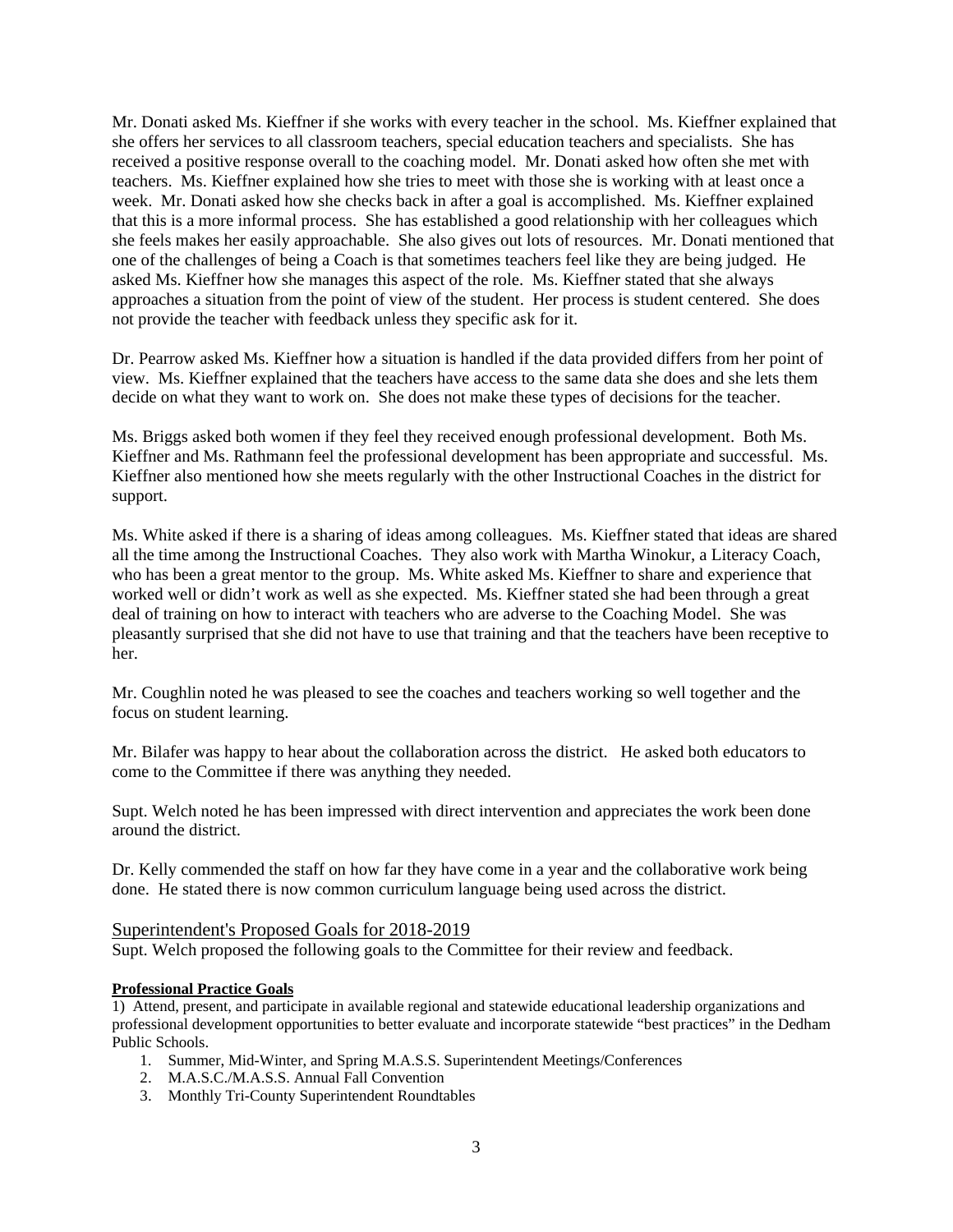- 4. Monthly T.E.C. Superintendent Meetings
- 5. Bi-Monthly Superintendents Meetings with Teachers21 and William James College

2) Support the development of two new District Principals and all 13 other direct reports to the Superintendent through bi-monthly school and departmental observations of practice and mentoring meetings. Complete comprehensive goal development and observational visits with principals at all schools in September-October 2018. Perform mid-cycle reviews in January-February 2019, and summative evaluations in June-July 2019. Provide comprehensive feedback to all principals and directors during visits.

#### **Student Learning Goal**

1) Provide training to all Leadership Team members and educators regarding the new MA District and School Accountability System. Continue to use all available state and local data to evaluate the effectiveness of educational services delivered throughout the district. Expand the use of universal screenings (STAR 360) as a tool for targeted student interventions. Analyze and promote understanding of district, school, grade-level, and student growth measures as a focal point for increases in student learning.

#### **District Improvement Goals**

1) Work with district leadership team and the Dedham Education Association to review and revise the 2015 Educator Evaluation Handbook to more closely align with best practices and a focus on improved educator practice. 2) Work collaboratively with Dedham Police, Fire, and EMS Personnel to update, distribute, and provide professional development training for all staff on a comprehensive district-wide emergency response and communications plan.

3) Research and develop a comprehensive district-wide marketing/promotional campaign that adequately showcases the many positive initiatives undertaken in the district. This system will regularly provide these communications via direct public appearances as well as conventional and electronic means including social media, websites, cable television, and email.

4) Support the Early Childhood Education Center's faculty, staff, and students as they transition to the opening of a new school in winter 2019. Provide a well articulated roadmap for planning and completing this move with minimal disruption and maximum support.

The committee will review the goals and provide feedback to Supt. Welch. The goals will be approved at an upcoming meeting.

#### Town-School Safety & Security Collaboration Progress Update by Supt. Welch

Supt. Welch explained how the school department has been working collaboratively with other town safety departments. The Communications Infrastructure Task Force has been meeting regularly since September 2016. This group developed the plan for the installation of security cameras around all town buildings.

Supt. Welch discussed the development of a safety team that has been meeting since September. He provided the Committee with the following statement:

In September 2017 police visited all Dedham schools to discuss plans for emergency drills. Faculty/staff expressed concern about the developmental appropriateness of the drills and also raised additional concerns about areas not sufficiently covered in the annually scheduled typical drills. Superintendent spoke with Police Chief and agreed to have more focused discussions to develop a comprehensive emergency plan with clearly articulated procedures. The collaborative goal is a well planned sequence of developmentally appropriate and thoughtful trainings for faculty/staff and students accompanied by a detailed set of written procedures that are well understood by all.

The safety team has been established to develop consistent procedures to provide to all teachers. Supt. Welch did not feel it was appropriate to publically release any specific details regarding these procedures due to safety reasons.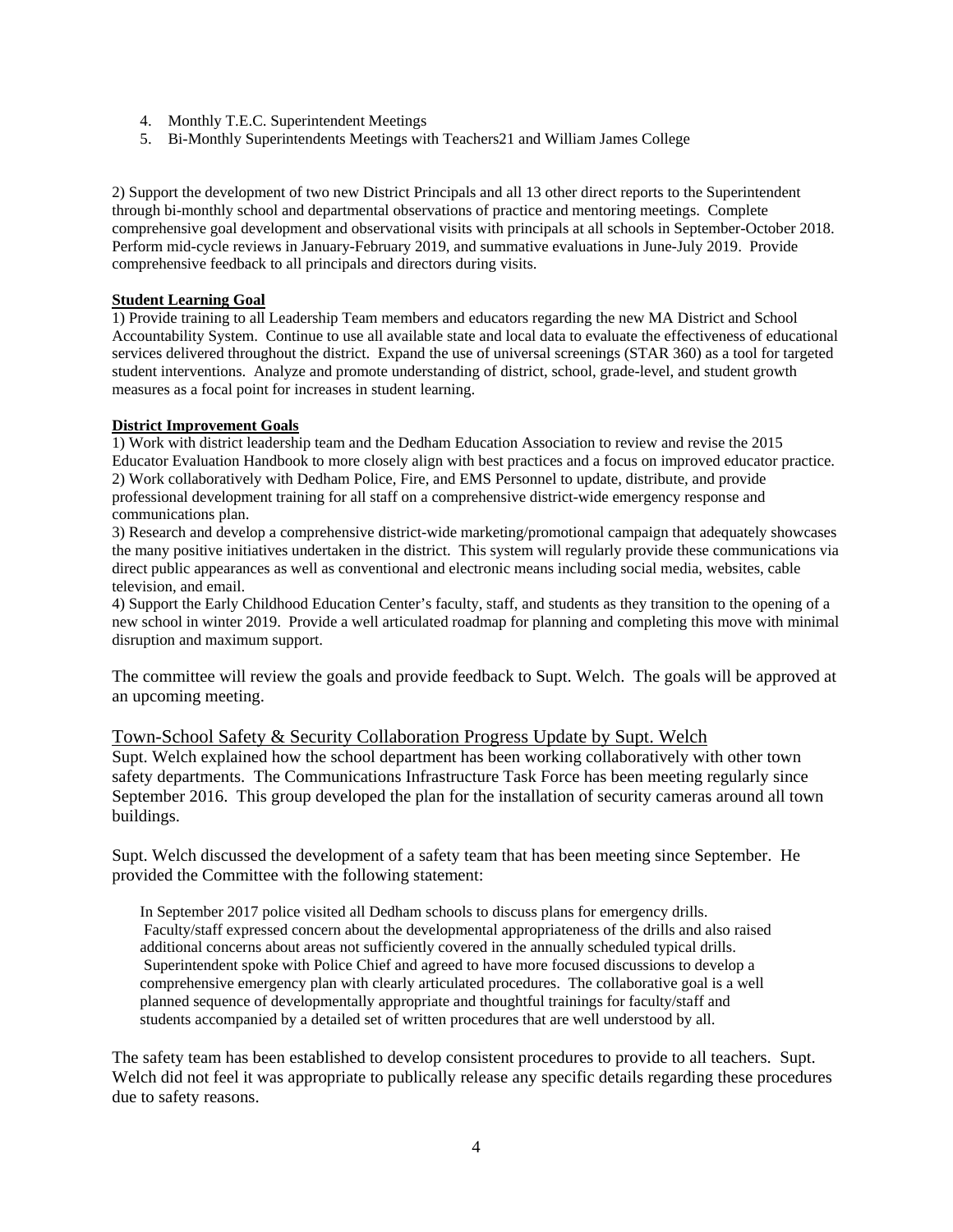Mr. Bilafer stated that this was important work and at the forefront of everyone's mind. He knows people want to hear about safety and that the Committee needs to find an appropriate way to inform the community.

Supt. Welch thanked Chief D'Entremont and the Police Department's Technology Specialist Kevin Coleman for installing applications that allow school principals to have direct access to police. He also thanked Jake Lee from Fallon Ambulance for his contributions to the group.

Dr. Pearrow stated she was glad to see that Director of Counseling Services Ashley Dubé was on the safety team and that emotional safety is being made part of the conversation.

## **Old/New Business**

Discussion & Approval of Town/School Cost Sharing Agreement by Asst. Supt. Sam Rippin Mr. Rippin provided the Committee with the independent audit of the end of year report. The audit is a requirement of the Department of Education. The only finding was the lack of a written cost share agreement between the School Committee and the Board of Selectman to determine methodology for the allocation of shared costs. Mr. Rippin has been working with the Town's Finance Director Andrea Terkelsen, and together they agreed upon a proportional cost share agreement. He provided the committee with a copy of said agreement. Mr. Rippin reviewed the list of shared costs and allocations with the Committee. He explained the agreement would need to be voted and signed by both parties, the School Committee and the Board of Selectman.

Supt. Welch explained how the cost share proportion goes into the per pupil expenditure calculation. This document helps to explain why the number is so high.

Mr. Rippin stated he feels the document has integrity and asked the Committee to vote for this agreement.

Ms. Laprade asked if other towns' per pupil expenditures have the same numbers factored in. Mr. Rippin stated, yes, but noted that Dedham has a higher employer/employee health coverage split than most communities. He also noted that Dedham values neighborhood schools which are more expensive to run.

Mr. Bilafer felt the workers compensation percentage seemed high. Mr. Rippin explained this line was determined by job classifications, net worth of property and included the food service department.

Supt. Welch stated this is the first cost share agreement between the school and town and it is a starting point for future bargaining. He also noted this was the only audit finding and he is impressed with the work of Mr. Rippin and his department.

Ms. Briggs motioned to accept and approve the Cost Share Agreement between the Dedham School Committee and the Board of Selectman as presented, Ms. Laprade second; the Committee voted 7-0 in favor.

#### Human Rights Commission Nomination & Vote

Mr. Coughlin motioned to nominate Mayanne Briggs as the School Committee representative to the Human Rights Commission, Ms. White second; the Committee voted 6-0 in favor.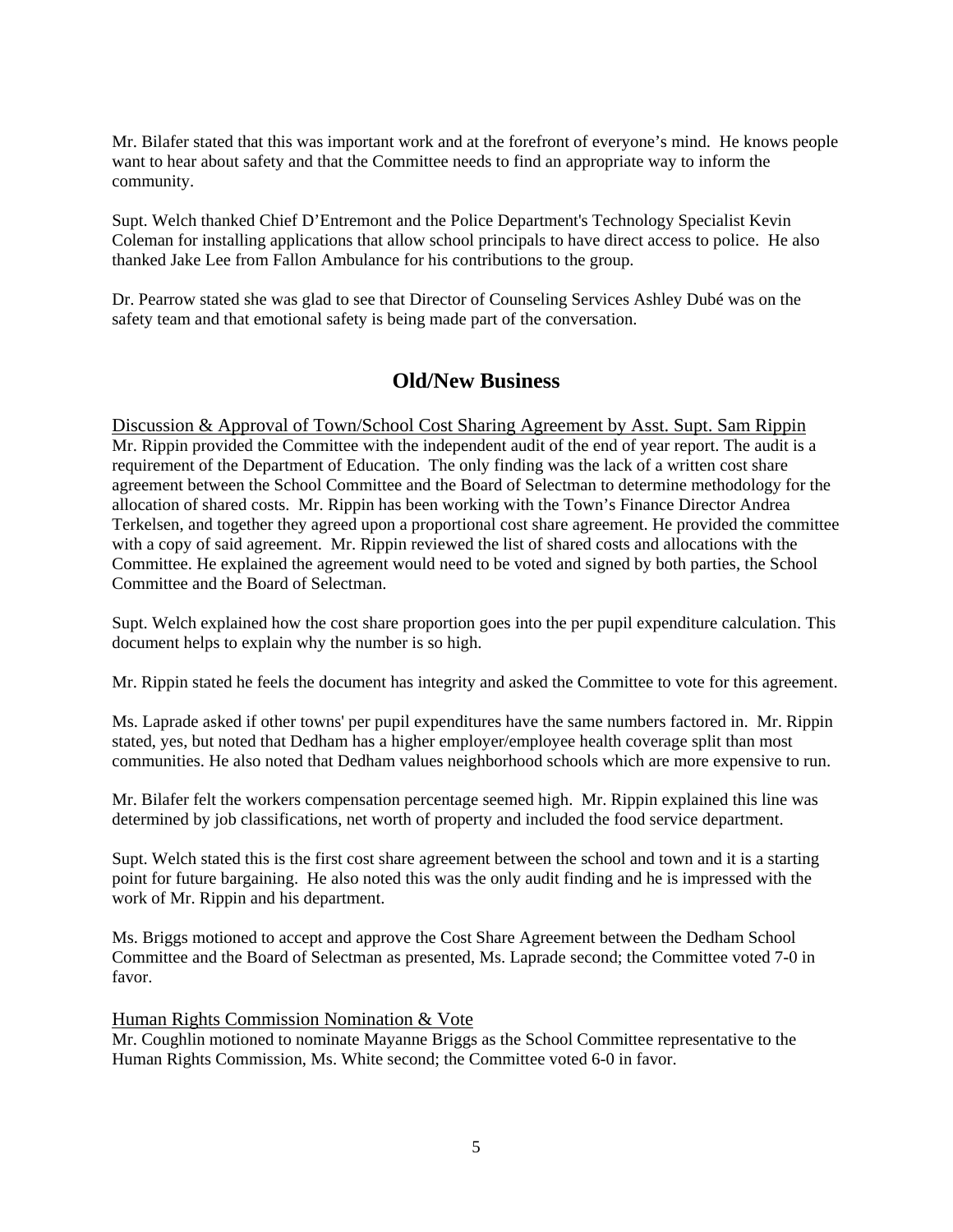## **Subcommittee Reports & Updates**

**Policy** 

Ms. Laprade has inquired with the MASC in regards to hosting the Policy Manual online. There is a onetime upload and support fee of \$3,500 with an annual renewal fee of \$900 per year. The MASC has not increased this fee in nine years and does not anticipate a future increase. Ms. Laprade also researched the features and search function of the online manual.

Mr. Rippin inquired if there was any leeway with the \$3,500 fee since Dedham was a new customer and the Policy Manual review was completed way under the anticipated finish date. Ms. Laprade stated she would inquire with the MASC.

Ms. Briggs note there are only 70 out of 400 school districts currently using the online hosting site. She would like to see what can be done in-house first.

Mr. Bilafer asked if the site were available for anyone to view. Ms. Laprade answered yes. She explained that it is a lot of manual work to keep up with the policy updates.

Mr. Bilafer stated the Committee will take some time to think about it.

Budget None

Equity and Inclusion Task Force The next meeting will be on May 9 at the Middle School.

Negotiations

The next negotiation session with Unit A members will be tomorrow, May 2.

### SBRC

Ms. Briggs explained there was a meeting today to discuss the interior color pallets. Mr. Bilafer stated there have been some change orders that he will hear about at Monday's SBRC meeting.

## **Minutes**

None

## **Donations**

Ms. White motioned to approve with grateful appreciation two donations in the amount of \$800 each (total of \$1,600) from Performing Arts Consultants to support the Dedham Public Schools Music Department, Ms. Briggs second; the Committee voted 7-0 in favor.